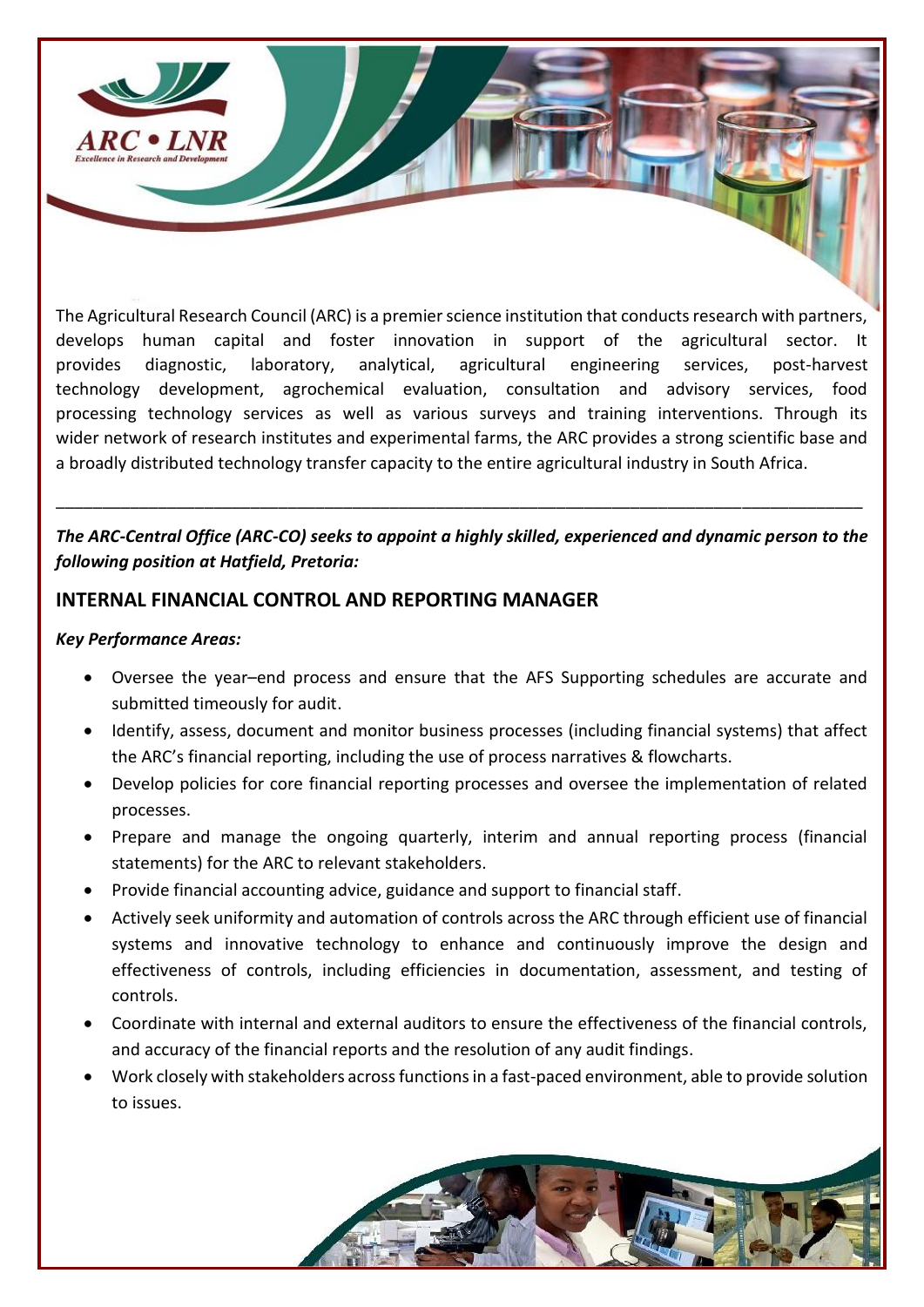

- Stay current on best practices and latest thinking regarding GRAP, processes, risk management and controls.
- Assist with financial risk management activities and reporting.
- Management and review of consolidated balance sheet accounts and ensure that all reconciliations are prepared, reviewed and filed on a monthly basis, and consolidated review of the general ledger accounts.
- Staff management, development and training. Plan, organise, lead and control subordinate's activities to ensure sub-functional objectives are met or exceeded. Manage people development initiatives succession planning and talent management to meet functional performance standards.
- Participate in special *ad-hoc* projects to support the business as required. Work on projects/initiatives as assigned.

#### *Requirements:*

- **B Com Honours or Equivalent.**
- Chartered Accountant (South Africa) Advantageous.
- Seven (7) years post article experience (Financial management /reporting).
- Five (5) years management experience.
- Good knowledge and working experience on GRAP, Value added tax act, (PFMA) Treasury regulations.
- Financial management / accounting; Governance, Risk management and Project management.
- Strong business acumen and interpersonal skills.
- Knowledge of Business Intelligence tools an advantage, e.g., Power Bi.
- Knowledge or experience in implementing an ERP solution.
- Compile precise business requirements for development/improvement to the ERP.
- Experience in a centralised, multi-division financial management environment.
- Understanding of Project Management processes.